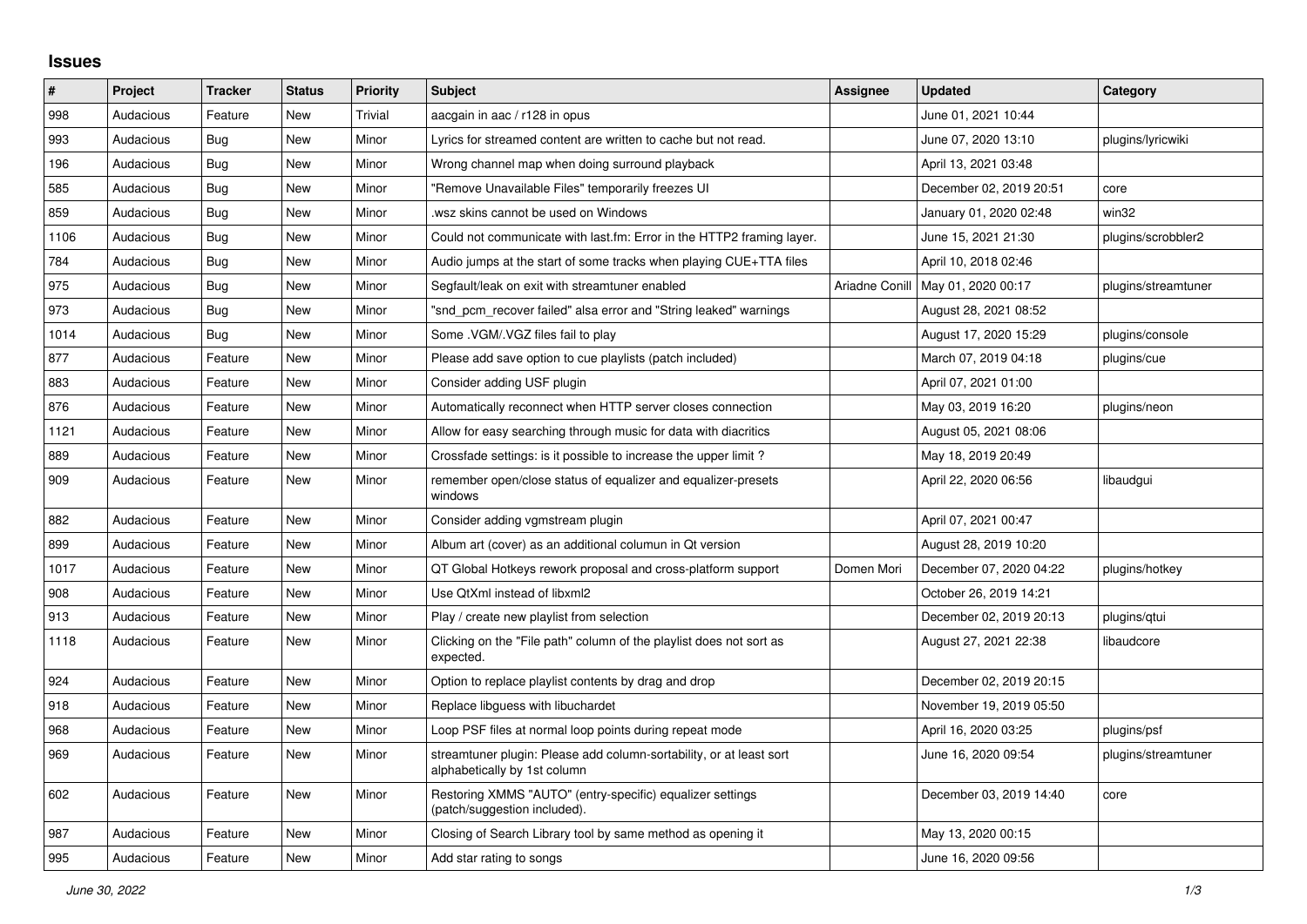| $\vert$ # | Project   | Tracker | <b>Status</b> | <b>Priority</b> | Subject                                                                                             | <b>Assignee</b> | <b>Updated</b>          | Category            |
|-----------|-----------|---------|---------------|-----------------|-----------------------------------------------------------------------------------------------------|-----------------|-------------------------|---------------------|
| 1048      | Audacious | Feature | New           | Minor           | PipeWire support                                                                                    |                 | May 04, 2022 19:36      |                     |
| 996       | Audacious | Feature | <b>New</b>    | Minor           | Refine playlists when searching (search all playlists)                                              |                 | June 16, 2020 09:58     |                     |
| 1046      | Audacious | Feature | New           | Minor           | Add all id3v2 frames in the settings of Playlist available columns                                  |                 | December 28, 2020 21:14 | plugins/gtkui       |
| 1047      | Audacious | Feature | New           | Minor           | Stop playing after any chosen track                                                                 |                 | December 29, 2020 01:23 |                     |
| 51        | Audacious | Feature | New           | Minor           | Option to inhibit suspend                                                                           |                 | February 13, 2021 09:23 |                     |
| 1057      | Audacious | Feature | New           | Minor           | Matroska (mka) chapter support                                                                      |                 | August 27, 2021 22:54   |                     |
| 1058      | Audacious | Feature | New           | Minor           | Allow changing the language/locale in settings                                                      |                 | January 30, 2021 18:11  |                     |
| 1130      | Audacious | Feature | New           | Minor           | folders for tabs in the playlist head (an enhancement suggestion, not a<br>bug)                     |                 | October 24, 2021 19:04  |                     |
| 1131      | Audacious | Feature | <b>New</b>    | Minor           | Selection of songs via selection field/bar (as in Clementine)                                       |                 | October 31, 2021 12:41  |                     |
| 1011      | Audacious | Feature | New           | Minor           | Visible separator of folders in the playlist                                                        |                 | July 18, 2020 16:10     |                     |
| 1134      | Audacious | Feature | New           | Minor           | Web interface remote control                                                                        |                 | November 04, 2021 06:57 |                     |
| 1013      | Audacious | Feature | New           | Minor           | Request re Album Art using music file metatag                                                       |                 | August 03, 2020 22:48   |                     |
| 1142      | Audacious | Feature | New           | Minor           | MusicBrainz support for CD plugin                                                                   |                 | November 20, 2021 21:46 | plugins/cdaudio     |
| 907       | Audacious | Feature | New           | Minor           | QtNetwork-based HTTP client                                                                         |                 | October 26, 2019 13:41  |                     |
| 786       | Audacious | Feature | New           | Minor           | Port global hotkeys plugin to Windows                                                               |                 | January 04, 2021 21:52  | plugins/hotkey      |
| 1119      | Audacious | Feature | New           | Minor           | ADD ability to silence internet radio timeout Error dialog popup                                    |                 | July 31, 2021 18:36     |                     |
| 1116      | Audacious | Feature | New           | Minor           | feature request: miniview mode with QT or GTK interace                                              |                 | February 08, 2022 06:53 |                     |
| 943       | Audacious | Feature | New           | Minor           | Being able to add several folders to the library, and arrange that<br>Audacious recognizes symlinks |                 | March 23, 2020 15:41    | plugins/search tool |
| 945       | Audacious | Feature | New           | Minor           | Balance control in newer interface                                                                  |                 | March 23, 2020 13:28    | plugins/qtui        |
| 956       | Audacious | Feature | New           | Minor           | Stream to chromecast                                                                                |                 | January 11, 2021 01:19  |                     |
| 864       | Audacious | Feature | <b>New</b>    | Minor           | Drag/drop songs into playlists displayed in the Playlist Manager                                    |                 | October 29, 2019 02:14  |                     |
| 955       | Audacious | Feature | New           | Minor           | Enqueue option                                                                                      |                 | April 09, 2020 03:54    |                     |
| 870       | Audacious | Feature | New           | Minor           | View > Show Playlist and View > Show Playback Controls                                              |                 | November 15, 2021 22:48 |                     |
| 1098      | Audacious | Feature | New           | Minor           | Hide empty Services playlist sub-menu                                                               |                 | May 10, 2021 09:25      | libaudgui           |
| 1093      | Audacious | Feature | New           | Minor           | Make the Song Dialog (Qt) window wider by default                                                   |                 | May 17, 2021 15:36      |                     |
| 1095      | Audacious | Feature | <b>New</b>    | Minor           | Ctrl + $Z$ / R to undo / redo changes to playlist                                                   |                 | May 07, 2021 18:42      |                     |
| 1099      | Audacious | Feature | New           | Minor           | Per-track ReplayGain shouldn't be enabled by default                                                |                 | May 09, 2021 13:41      |                     |
| 1096      | Audacious | Feature | New           | Minor           | Calculate and show selection stats in the status bar                                                |                 | May 10, 2021 03:06      |                     |
| 1097      | Audacious | Feature | New           | Minor           | Replace the volume button with a horizontal scale                                                   |                 | May 17, 2021 00:21      |                     |
| 873       | Audacious | Feature | New           | Minor           | Optionally make "previous track" restart current track                                              |                 | June 08, 2021 22:55     |                     |
| 1108      | Audacious | Feature | New           | Minor           | HTTPS support for Windows builds                                                                    |                 | December 27, 2021 04:45 | plugins/neon        |
| 1153      | Audacious | Feature | New           | Minor           | Optional sort column for File Created/Modified date and time                                        |                 | February 04, 2022 16:00 | libaudgui           |